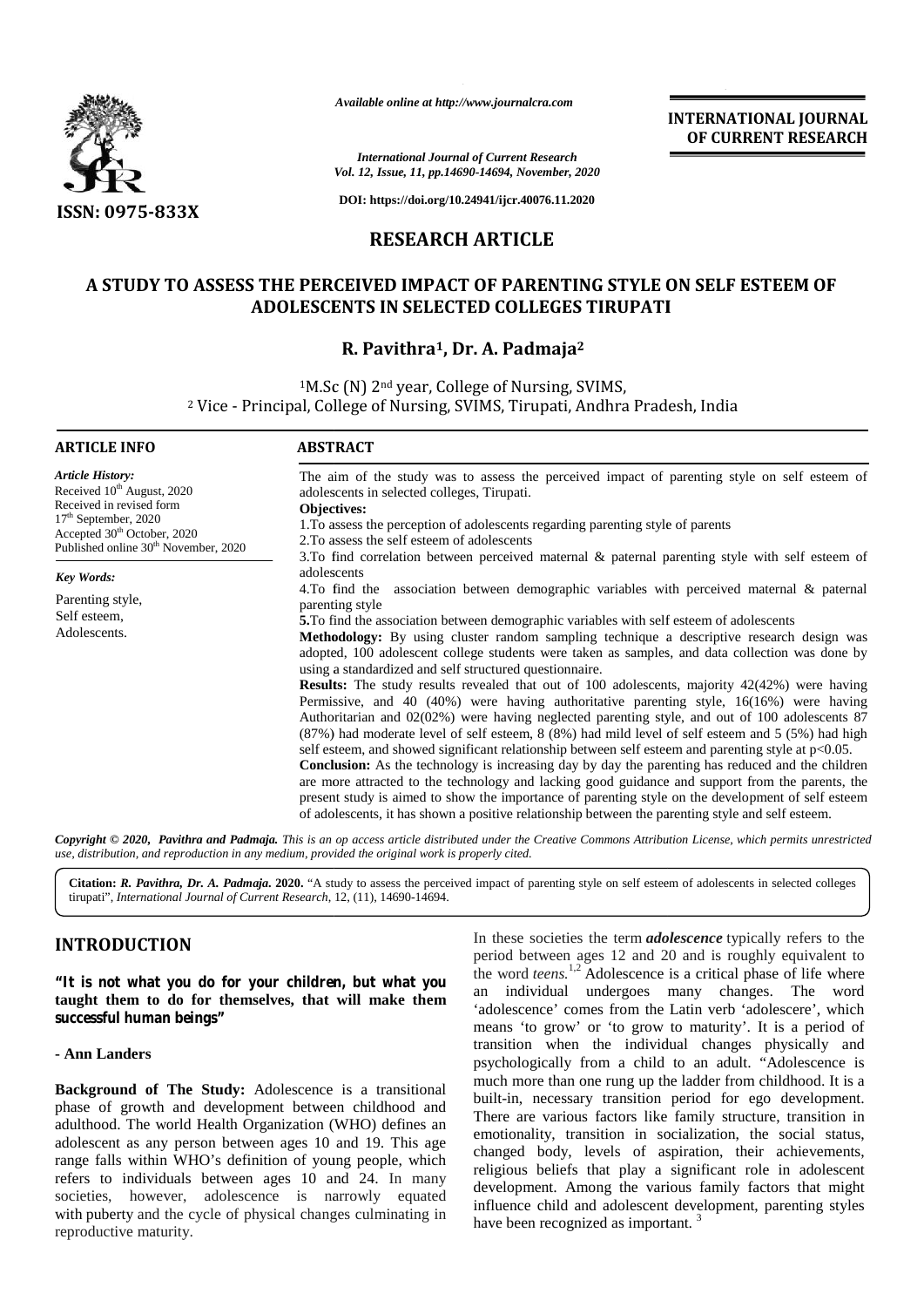**Self esteem:** Self-esteem refers to a person's overall sense of his or her value or worth. It can be considered a sort of measure of how much a person "values, approves of, appreciates, prizes, or likes him or herself" (Adler & Stewart, 2004). According to self-esteem expert Morris Rosenberg, self-esteem is quite simply one's attitude toward oneself (1965). He described it as a "favourable or unfavourable attitude toward the self". Self-esteem refers to a person's beliefs about their own worth and value. It also has to do with the feelings people experiences that follow from their sense of worthiness or unworthiness. Self-esteem is important because it heavily influences people's choices and decisions. In other words, self-esteem serves a motivational function by making it more or less likely that people will take care of themselves and explore their full potential. People with high self-esteem are also people who are motivated to take care of themselves and to persistently strive towards the fulfilment of personal goals and aspirations. People with lower self-esteem don't tend to regard themselves as worthy of happy outcomes or capable of achieving they and so tend to let important things slide and to be less persistent and resilent in terms of overcoming adversity. They may have the same kinds of goals as people with higher self-esteem, but they are generally less motivated to pursue them to their conclusion.<sup>4</sup>

**Need for the Study:** It can be hard to really wrap your mind around self-esteem and why it is so important. To help you out, here is a list of some of the most significant and relevant findings about self-esteem and low self-esteem in particular.

Many studies suggest that the interaction between parents and children is related to children's self-esteem. Growe, 1980, Felson & Zielinski, 1989, Previous studies suggested that children's self-esteem would be positively related to permissive parenting styles Buri, et al., 1988, Park, et al., 2002, however, the results of the studies on parental authority or control and self-esteem were not consistent. While some studies found that parental control has no relationship (Gecas, 1971) or negative relationship, Growe, 1980, with self-esteem, other studies found that parental authority is positively related to self-esteem (Buri, et al., 1988; Buri, 1989). DeHeart, Pelham, & Tennen (2006) examined relationship between parenting style and implicit self-esteem. The results showed that people who reported that their parents engaged in more caring behaviours would have higher implicit self-esteem and people who reported that their parents were more overprotective than most would have lower implicit self esteem. In addition, they found that different aspects of parenting are differentially related to implicit and explicit self esteem.<sup>5</sup>

Growe (1980) examined the relationship between parental behaviour and children's self-esteem. Scholte et al., (2001) found that supportive parenting is positively related to self esteem. Thus, self-esteem and parenting styles or parental behaviours are highly correlated. Williams, Family educator and counsellor in her article mentions thatfor a healthy family life it is very much important for the parents to develop and practice consistent intra as well as inter-parenting. In India, Fathers' generally are more physically distant as compared to mothers and father-child relationship generally is marked by obedience and compliance while most of the time of mothers is spent taking care of their children (Ranganath and Ranganath,1997). Overall, much of research work is required in the area of parenting in South Asian families especially in India since researches based on predominant parenting styles

practiced and their effect of self-esteem of children and adolescents in India are scarce.<sup>12</sup>

## **MATERIAL AND METHODOLOGY**

**Research approach: descriptive** research design.

**Setting of the study:** GATE intermediate and degree college, Tirupati.

**Study population:** students studying inter  $1<sup>st</sup>$  and  $2<sup>nd</sup>$  year.

**Study sample:** students studying inter  $1<sup>st</sup>$  and  $2<sup>nd</sup>$  year in GATE college.

**Sample size:** 100 students were taken.

**Sampling technique:** cluster random sampling technique was adopted for the present study.

#### **Criteria for Sample Selection**

## **Inclusion criteria**:

- Students who are studying inter first and second year
- Students who are willing to participate
- Students who are available at the time of study
- Both boys and girls are included in the study

## **Exclusive Criteria**

- Students who are not willing to participate
- Students who are studying degree

## **Instrument**

The tool used for the study consists of three sections

- Section:- I Socio demographic data
- Section:-II Self esteem of the style
- Section:-III Parenting style

Section-I: It consists of socio-demographic data such as age, gender, total number of children in the family, birth order in the family, religion, studying class, education of mother, education of father, occupation of mother, occupation of father, residence, living along with your grandparents, type of family, and monthly family income.

**Section-II:** A standardized ROSENBERG SELF-ESTEEM SCALE, developed by M.Rosenberg (1965) was used to assess the self esteem of adolescents, which is consists of 10 questions and each statement was given with 4 responses, the student has to choose any of them and the score will be given based on the type of response.

Section-III: A self structured parenting assessment tool was developed under the expert guidance which consists of four different types of parenting styles they are Authoritarian, Authoritative, Permissive and Neglected types of parenting styles, and each of the style is explained through different statements and each statement was given 4 different responses the score was interpreted by their responses.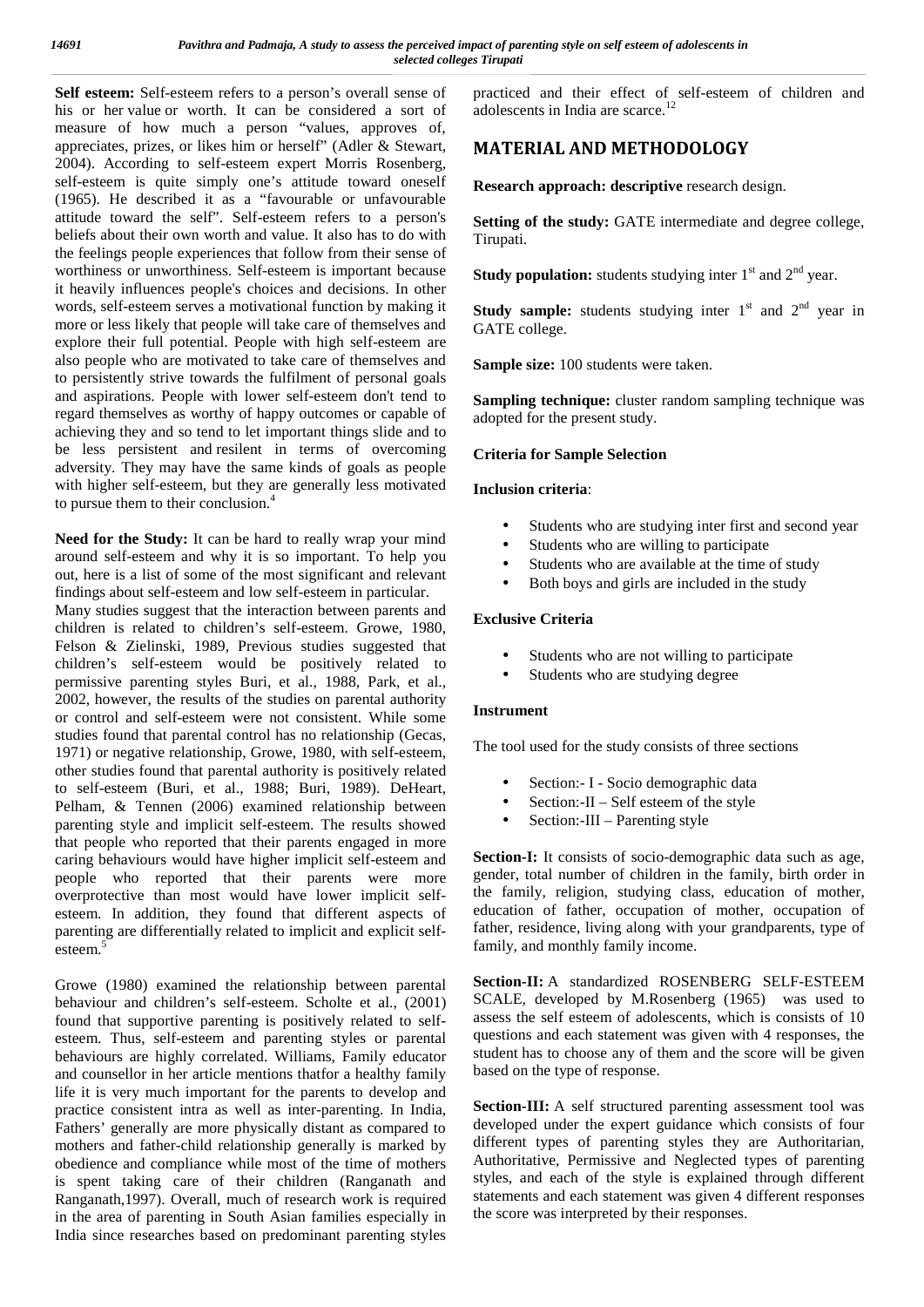**Score Interpretation:** The score interpretation was prepared for section-II and section-III, section-II consists of 10 questions where Items 2, 5, 6, 8, 9 are reverse scored. Give "Strongly Disagree" 1 point, "Disagree" 2 points, "Agree" 3 points, and "Strongly Agree" 4 points. Sum scores for all ten items. Keep scores on a continuous scale. Higher scores indicate higher self-esteem. Section-IV consists of 25 questions each question consists of 4 responses, where "very likely" 4, "moderate likely" 3, "Moderate unlike" 2, "Very unlike" 1.

**Content Validity:** Content validity was obtained from experts of child health nursing, Psychology, and pediatric department doctors, their suggestions are incorporated and necessary modifications were made under the guidance and supervision of our guide.

**Reliability of the Tool:** Reliability of the tool was established by using Split half method and Spearman's Brown prophecy formula

 $2r$ 

 $R =$ --------------- where  $R =$  Reliability co – efficient of the whole test

 $1 + rr = Correlation co - efficiency$ 

The reliability co – efficient and correlation of Parenting style was found to be 0.96.

**Pilot Study:** Prior permission was obtained from principal of SV college of engineering, Karambaadi road, Mangalam, Tirupati, Andhra Pradesh. The study was conducted from 14- 3-2020 to 17-3-2020 with a sample of 10 students were taken and after pilot study necessary changes were made with the expert guidance.

the significance of the present study, taken a written consent from the participants, after getting the informed consent the tool was handed over to the students, explained each question and obtained their opinion and the researcher thanked the students and the management for their cooperation towards the study.

**Data Analysis:** After completing the data from each individual student, results were tabulated. Descriptive and inferential statistics were used for analysis of students self esteem and parenting style.

#### **Descriptive Statistics**

- Frequency and Percentage distribution used to analyze the demographic variables
- Percentage, mean distribution and S.D used to analyze the study variables that are inter students.

#### **Inferential Statistics**

- Chi square was used to analyze the association of demographic variables with self esteem and parenting style.
- Pearson correlation was used to correlate the self esteem and parenting style.

#### **FINDINGS OF THE STUDY**

Table.1.shows that out of 100 adolescents, majority 42(42%) were having Permissive, and 40 (40%) were having authoritative parenting style, 16(16%) were having Authoritarian and 02(02%) were having neglected parenting style.

Table 2 shows that out of 100 adolescents 87 (87%) had moderate level of self esteem, 8 (8%) had mild level of self esteem and 5 (5%) had high self esteem.

| S.no | Type of parenting style | Number | Percentage |
|------|-------------------------|--------|------------|
|      | Authoritarian           | 6      | 16%        |
|      | Authoritative           | 40     | 40%        |
| 3.   | Permissive              | 42     | 42%        |
|      | Neglected               |        | 02%        |

**Table 1. Distribution of parenting styles among college students**

| Table 2. Distribution of self esteem among college students |  |
|-------------------------------------------------------------|--|
|-------------------------------------------------------------|--|

| S.no |        | Mild Sef Esteem<br>High Self Esteem<br>Moderate Self Esteem |        |            |        |            |
|------|--------|-------------------------------------------------------------|--------|------------|--------|------------|
|      | Number | Percentage                                                  | Number | Percentage | Number | Percentage |
|      | 08     | 8%                                                          |        | 87%        |        | 5%         |

| Table 3. Correlation between self esteem and perceived parenting style |  |
|------------------------------------------------------------------------|--|
|                                                                        |  |

| S.no | Type of parenting style | R-value   | Correlation          | P-value     |
|------|-------------------------|-----------|----------------------|-------------|
|      | Authoritarian           | $-0.2505$ | Negative correlation | $0.012123*$ |
| 2.   | Neglected               | $-0.2522$ | Negative correlation | $0.01143*$  |
| 3.   | Permissive              | 0.0732    | Positive correlation | 0.469208    |
| 4.   | Authoritative           | 0.2397    | Positive correlation | $0.016306*$ |

**Data Collection Procedure:** By cluster random sampling method 100 students were selected, a formal written permission was taken from the Principal of GATE Inter and Degree college, old maternity hospital road, Bhavani nagar, Tirupathi. Data was collected from 17-03-2020 to 19-03-2020. Researcher introduced the topic to the students and explained

Table 4 shows significant relationship between self esteem and parenting styles at P<0.05 level.

Table 6. shows significant association between self esteem and demographic variables such as class of studying and occupation of mother, at P<0.05 level.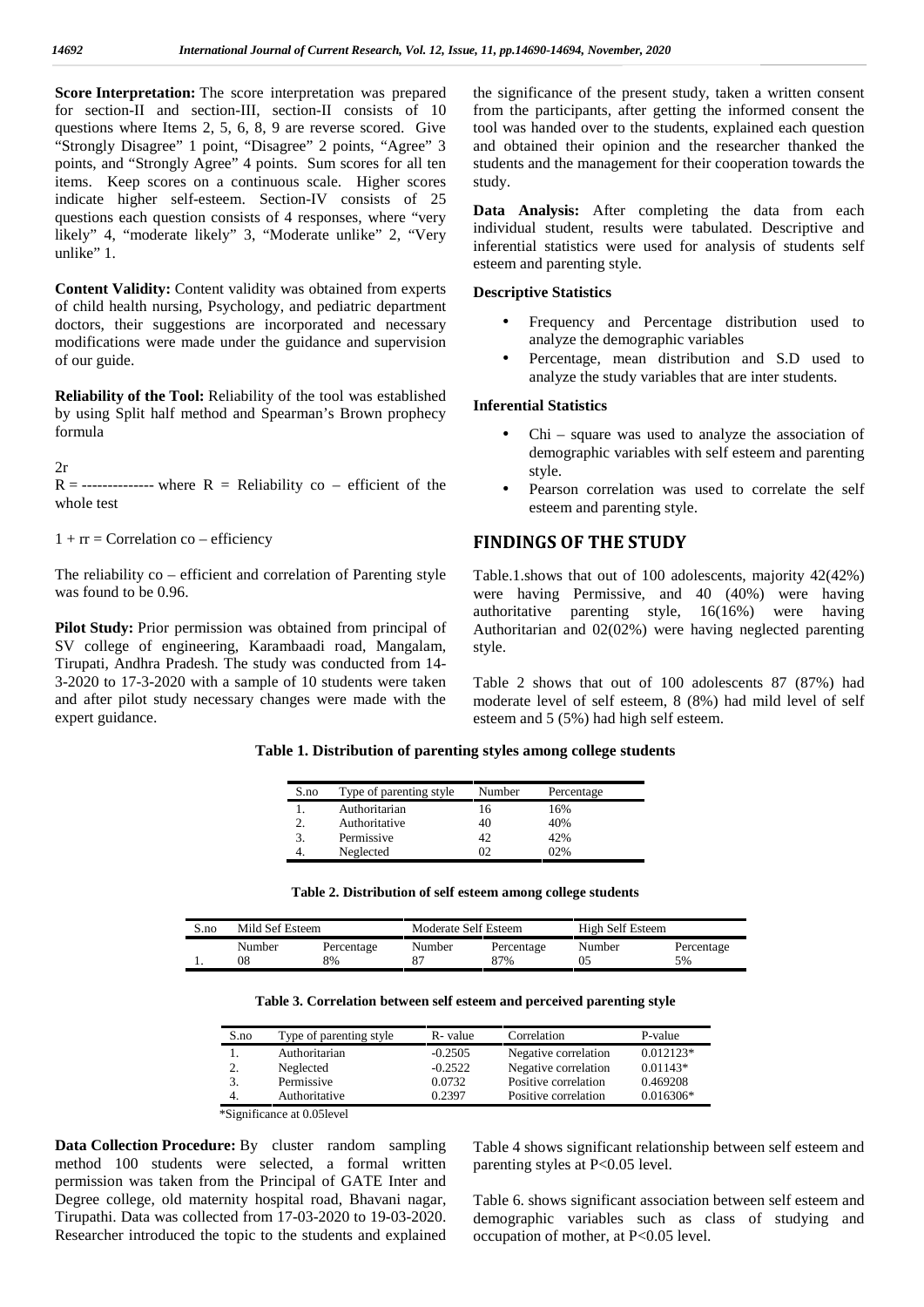| Table 4. Association between selected demographic variable |  |
|------------------------------------------------------------|--|
| and self esteem                                            |  |

| S.no | Demographic variable      | Chi-square | P value       |  |
|------|---------------------------|------------|---------------|--|
| 1.   | Age                       | 4.5536     | $0.6021$ @    |  |
| 2.   | <b>Sex</b>                | 3.2425     | $0.1976$ @    |  |
| 3.   | Class of studying         | 7.135      | $0.02822 S*$  |  |
| 4.   | Number of children        | 2.666      | $0.84945$ @   |  |
| 5.   | Birth order               | 5.8314     | $0.44234 \ @$ |  |
| 6.   | Religion                  | 8.2524     | $0.0827$ @    |  |
| 7.   | Place of residence        | 0.4492     | $0.97825 \ @$ |  |
| 8.   | Education of mother       | 3.9038     | $0.8657$ @    |  |
| 9.   | Education of father       | 4.8559     | 0.7728 @      |  |
| 10.  | Occupation of mother      | 32.5853    | $0.00013 S*$  |  |
| 11.  | Occupation of father      | 3.0682     | $0.8002 \ @$  |  |
| 12.  | Living with grand parents | 4.1174     | $0.1276$ @    |  |
| 13.  | Type of family            | 6.6321     | 0.3562 @      |  |
| 14.  | Income                    | 3.198      | $0.7836$ @    |  |

@- Not significant

\*S- significant at 0.05 level

#### **DISCUSSION**

The main findings of this study were that authoritative and permissive parenting styles shows a positive correlation with self esteem and where as on the other hand the Authoritarian parenting style and the neglected parenting styles shows negative correlation with self esteem of adolescent students.

**The first objective of the study is to assess the perception of adolescents regarding parenting style of parents**: By using structured questionnaire parenting styles were assessed Table.2.shows that out of 100 sample 16(16%) stated they are having authoritative parenting style, 40(40% were having Authoritative, 42 (42%) were having Permissive parenting style and 02(02%) were having neglected parenting style.

**Sofie Kuppens and Eva Ceulemans et. al, (2019)** has conducted a study on"Parenting Styles: A Closer Look at a Well-Known Concept"revealed four congruent parenting SELF-ESTEEM styles: an authoritative, positive authoritative, authoritarian and uninvolved parenting style. A subsequent cluster analysis comprising three parenting dimensions (parental support, behavioural and psychological control) yielded similar cluster profiles for the congruent (positive) authoritative and authoritarian parenting styles, while the fourth parenting style was relabelled as a congruent intrusive parenting style.

**The second objective of the study is to assess the self esteem of adolescents:** Rosenberg Self-Esteem Scale was administered to 100 adolescent students to assess the level of self esteem. Table.3 shows that out of 100 samples 87% (87) moderate level of self esteem, 8% (8) mild level of self esteem and only 5% (5) with high self esteem.

**Rogina J.S. savarimuttu et.al,(2014)**has conducted a study on "Self-Esteem Among Urban Indian Adolescents" results found that Most of the adolescents had moderate degree of self-esteem. Nurses using this scale can identify adolescents with low self-esteem and intervene to improve their self esteem.

**The third objective of the study to find correlation between perceived maternal & paternal parenting style with self esteem of adolescents:** The results of the study shown that there is a positive correlation between 2 types of parenting style and negative parenting styles, Table.4 shows

Authoritarian and Neglected parenting styles are having negative correlation with self esteem and Permissive and Authoritative parenting styles are having positive correlation with self esteem.

**Aremu TA, et al (2019)** were conducted a study on "RELATIONSHIP BETWEEN PARENTING STYLES AND ADOLESCENTS' SELF-ESTEEM" results have showed that Pearson correlation coefficient test showed a positive significant relationship between flexible parenting style and adolescent self-esteem for fathers  $(r=0.141)$   $(p=.001)$  and mothers ( $r = 0.137$ ,  $p = .001$ ). Research findings reveal significant association between perceived parenting styles and adolescents' self-esteem.

**Fourth objective of the study is to find the association between demographic variables with perceived maternal & paternal parenting style:** Present study found significant association between type of parenting style with educational qualifications of parents and class of studying at  $(p<0.05)$ level.

**Mahboubeh Firouzkouhi Moghaddam et.al (2017)** has conducted a study on "CHILD SELF-ESTEEM AND DIFFERENT PARENTING STYLES OF MOTHERS: A CROSS-SECTIONAL STUDY" the study results found that there was significant relationship between self-esteem and authoritative parenting style  $(p \ 0.05)$ .

**Fifth objective of the study is to find the association between demographic variables with self esteem of adolescents:** Present study shows association between self esteem and demographic variables such as class of studying and occupation of mother.

**Shraddha Sharma, Surila Agarwalaet.al (2015**) were conducted a study on "SELF-ESTEEM AND COLLECTIVE AMONG ADOLESCENTS: AN INTERVENTIONAL APPROACH" The results showed that the mean self-esteem score in pre-measure was 11.31, which increased to 17.42 in post measure and *Z* value was -7.51 that was significant at .01 level.

#### **Conclusion**

The study findings revealed that 16 % (16) stated that they are having authoritative type of parenting style, 40(40%) were having Authoritative, 42% (42) were having Permissive parenting style and 02% (02) were having neglected parenting style, and among 100 adolescent students 87% (87) moderate level of self esteem, 8% (8) mild level of self esteem and only 5% (5) with high self esteem. Based on the findings, the researcher prepared an information booklet on positive parenting tips towards child rearing and to improve the self esteem of adolescents, which in turn reduces the negative impact on students; positive parenting leads a positive child development.

#### **Acknowledgement**

I liked to extend my sincere thanks to the director and vice chancellor Dr.B.VENGAMMA, Professor and H.O.D of Neurology, Dr.A.PADMAJA, MSc(N)., Ph.D., Vice Principal College of Nursing, SVIMS, Tirupati. Last but not the least I express my gratitude to all the subjects for their participation and co-operation for the study.